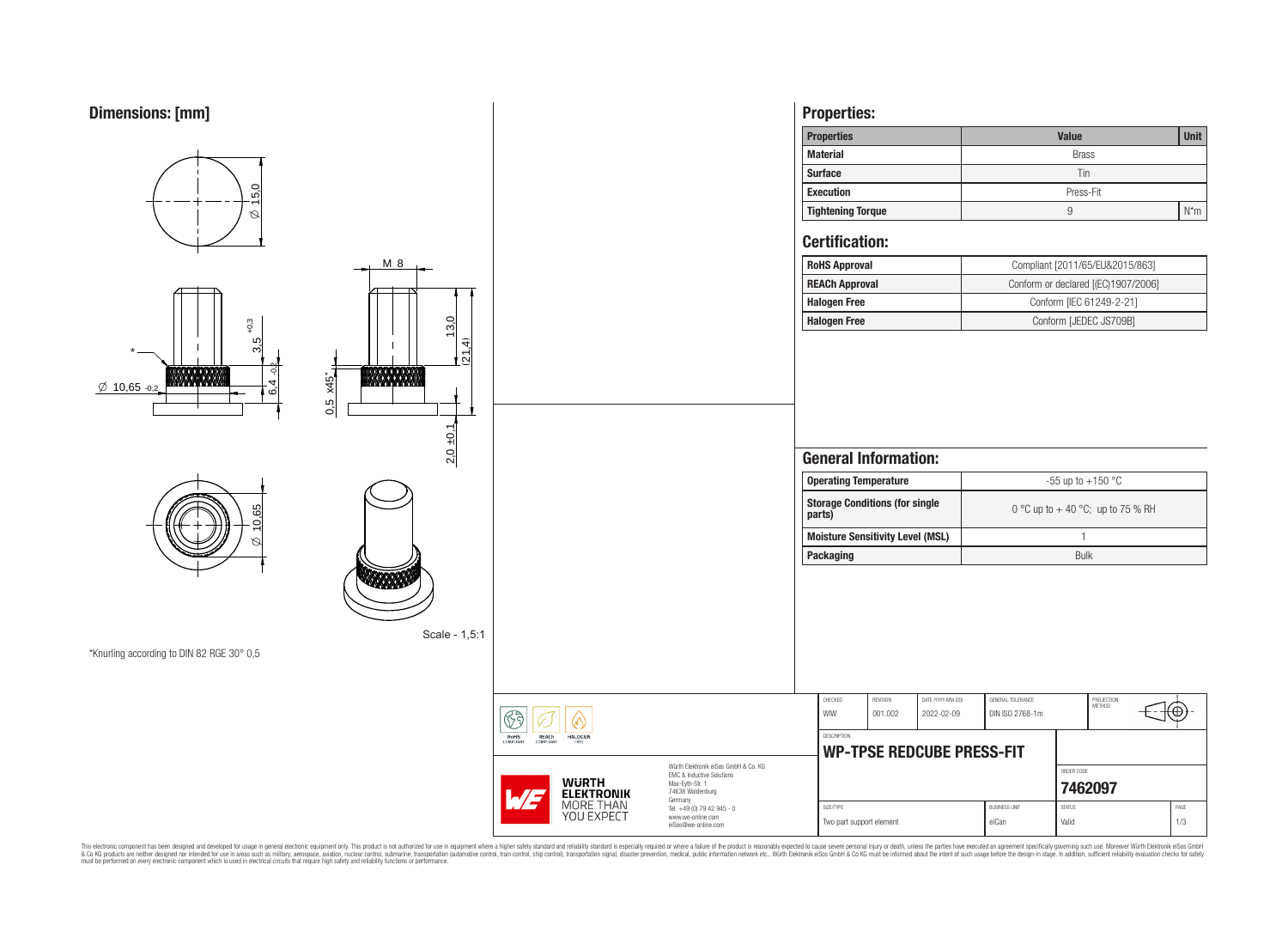# **Cautions and Warnings:**

# **The following conditions apply to all goods within the product series of REDCUBE Press-Fit of Würth Elektronik eiSos GmbH & Co. KG:**

### **General:**

- This electromechanical component was designed and manufactured for use in general electronic equipment.
- Würth Elektronik must be asked for written approval (following the PPAP procedure) before incorporating the components into any equipment in fields such as military, aerospace, aviation, nuclear control, submarine, transportation (automotive control, train control, ship control), transportation signal, disaster prevention, medical, public information network, etc. where higher safety and reliability are especially required and/or if there is the possibility of direct damage or human injury.
- Electromechanical components that will be used in safety-critical or high-reliability applications, should be pre-evaluated by the customer.
- The component is designed and manufactured to be used within the datasheet specified values. If the usage and operation conditions specified in the datasheet are not met, the component may be damaged or dissolved.
- Do not drop or impact the components, the component may be damaged.
- The responsibility for the applicability of the customer specific products and use in a particular customer design is always within the authority of the customer.
- Würth Elektronik products are qualified according to international standards. Würth Elektronik does not warrant any customer qualified product characteristics beyond Würth Elektroniks' specifications, for its validity and sustainability over time.

### **Product Specific:**

### **Press-Fit Technology:**

Follow all instructions in the datasheet, especially:

- Drill-hole specifications.
- Wave and reflow soldering is not applicable.
- During press-fit process, PCB should be supported by matrix against bending.
- Chip formation due to material displacement is permitted.

### **Storage Conditions:**

- Products shall be used within the period of 12 months based on the day of shipment.
- Do not expose the components to direct sunlight.
- The storage conditions in the original packaging are defined according to DIN EN 61760-2.
- The storage conditions stated in the original packaging apply to the storage time and not to the transportation time of the components.

### **Packaging:**

• The packaging specifications apply only to purchase orders comprising whole packaging units. If the ordered quantity exceeds or is lower than the specified packaging unit, packaging in accordance with the packaging specifications cannot be ensured.

### **Handling:**

- The maximum permissible torques must be complied with to prevent mechanical destruction. REDCUBE Press-Fit right angled versions have to be fixed and hold in position when the screw is tightened. Otherwise the PCB can be damaged.
- Blind hole thread: the dimension of the thread length in the drawing (page 1) defines the minimum screw-in depth of a screw.
- External thread: the dimension of the shaft length in the drawing (page 1) includes the thread run-out. The usable thread length is defined by DIN 76-1:2016-08 (Table 1, a1).

These cautions and warnings comply with the state of the scientific and technical knowledge and are believed to be accurate and reliable. However, no responsibility is assumed for inaccuracies or incompleteness.

| $\circledS$                                                                            |                                                                                                                                                                                               | CHECKED<br>WIW                        | <b>REVISION</b><br>001.002                      | DATE (YYYY-MM-DD)<br>2022-02-09 | GENERAL TOLERANCE<br>DIN ISO 2768-1m |                        | PROJECTION<br>METHOD  |  | $H\oplus$   |  |
|----------------------------------------------------------------------------------------|-----------------------------------------------------------------------------------------------------------------------------------------------------------------------------------------------|---------------------------------------|-------------------------------------------------|---------------------------------|--------------------------------------|------------------------|-----------------------|--|-------------|--|
| <b>RoHS</b><br><b>REACh</b><br><b>HALOGEN</b><br>COMPLIANT<br><b>COMPLIANT</b><br>ERFF |                                                                                                                                                                                               |                                       | DESCRIPTION<br><b>WP-TPSE REDCUBE PRESS-FIT</b> |                                 |                                      |                        |                       |  |             |  |
| <b>WURTH</b><br>AT<br><b>ELEKTRONIK</b>                                                | Würth Elektronik eiSos GmbH & Co. KG<br>EMC & Inductive Solutions<br>Max-Evth-Str. 1<br>74638 Waldenburg<br>Germany<br>Tel. +49 (0) 79 42 945 - 0<br>www.we-online.com<br>eiSos@we-online.com |                                       |                                                 |                                 |                                      |                        | ORDER CODE<br>7462097 |  |             |  |
| MORE THAN<br>YOU EXPECT                                                                |                                                                                                                                                                                               | SIZE/TYPE<br>Two part support element |                                                 |                                 | <b>BUSINESS UNIT</b><br>eiCan        | <b>STATUS</b><br>Valid |                       |  | PAGE<br>2/3 |  |

This electronic component has been designed and developed for usage in general electronic equipment only. This product is not authorized for use in equipment where a higher safety standard and reliability standard si espec & Ook product a label and the membed of the seasuch as marked and as which such a membed and the such assume that income in the seasuch and the simulation and the such assume that include to the such a membed and the such